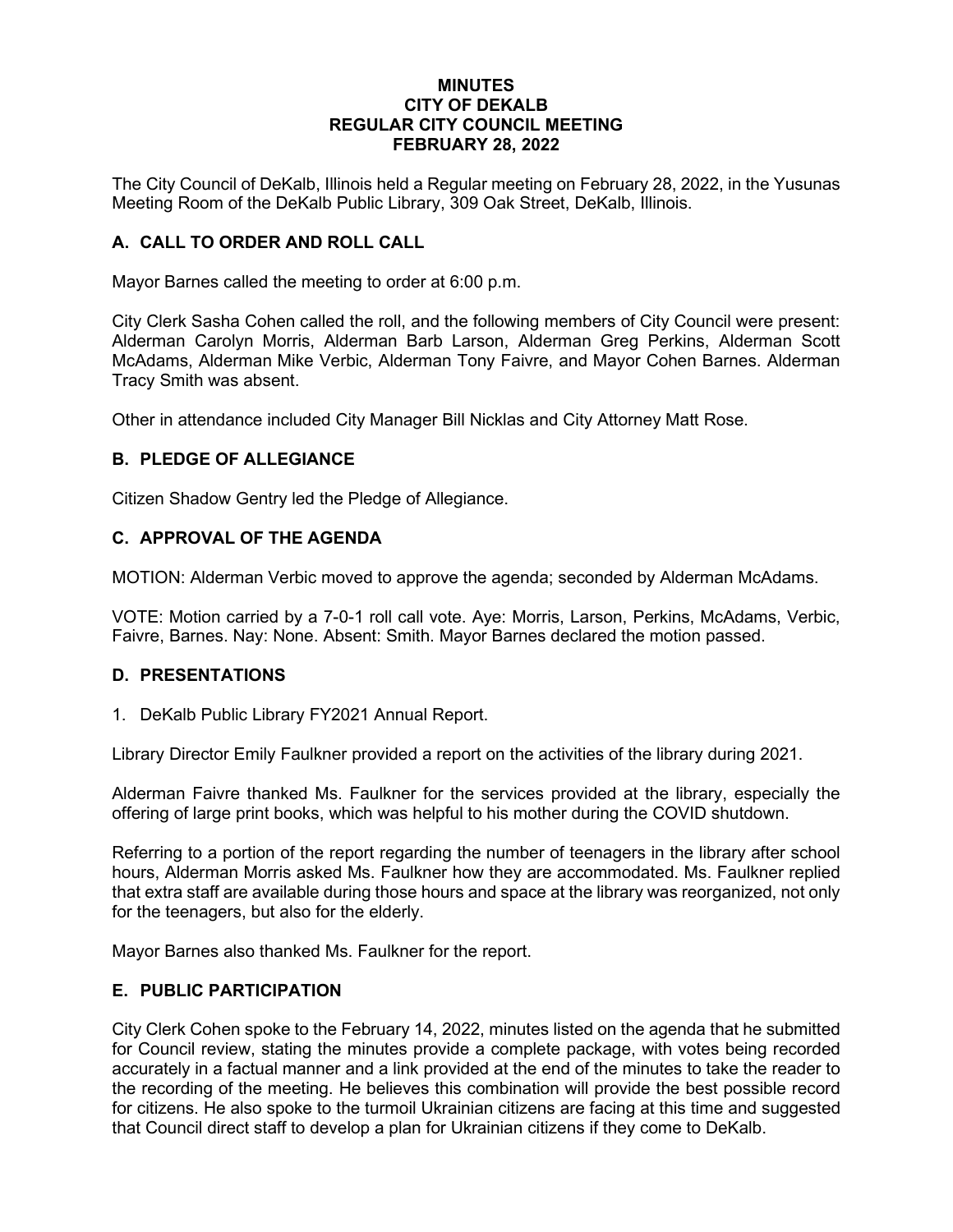Regular Meeting Minutes February 28, 2022 Page 2 of 9

# **F. APPOINTMENTS**

There were none.

### **G. APPROVAL OF THE MINUTES**

- 1. Minutes Submitted by the City Clerk
	- a. Minutes of the Regular City Council Meeting of February 14, 2022.

Mayor Barnes read the title above and asked for a motion to bring the item to the floor for approval. There was no motion offered by Council.

- 2. Minutes Submitted by the Recording Secretary
	- a. Minutes of the Regular City Council Meeting of February 14, 2022.

MOTION: Alderman McAdams moved to approve the minutes; seconded by Alderman Larson.

VOTE: Motion carried by a 7-0-1 roll call vote. Aye: Morris, Larson, Perkins, McAdams, Verbic, Faivre, Barnes. Nay: None. Absent: Smith. Mayor Barnes declared the motion passed.

## **H. CONSENT AGENDA**

Mayor Barnes read the following Consent Agenda items by title only:

- 1. Accounts Payable and Payroll through February 28, in the Amount of \$2,493,307.75.
- 2. Freedom of Information Act (FOIA) Report.

MOTION: Alderman Perkins moved to approve the Consent Agenda; seconded by Alderman Faivre.

VOTE: Motion carried by a 7-0-1 roll call vote. Aye: Morris, Larson, Perkins, McAdams, Verbic, Faivre, Barnes. Nay: None. Absent: Smith. Mayor Barnes declared the motion passed.

#### **I. PUBLIC HEARINGS**

Mayor Barnes opened the Public Hearing at 6:15 p.m. and the following title in its entirety:

1. Public Hearing Regarding the Renewal of the Comcast Franchise Agreement.

There was no one from the public present who wished to speak and there was no discussion among Council.

Further information regarding this item can be found under Resolution 2022-021 in these minutes. Mayor Barnes closed the Public Hearing at 6:15 p.m.

## **J. CONSIDERATIONS**

1. Consideration of the Kishwaukee River Bridge Replacements at N. First Street and Lucinda Avenue.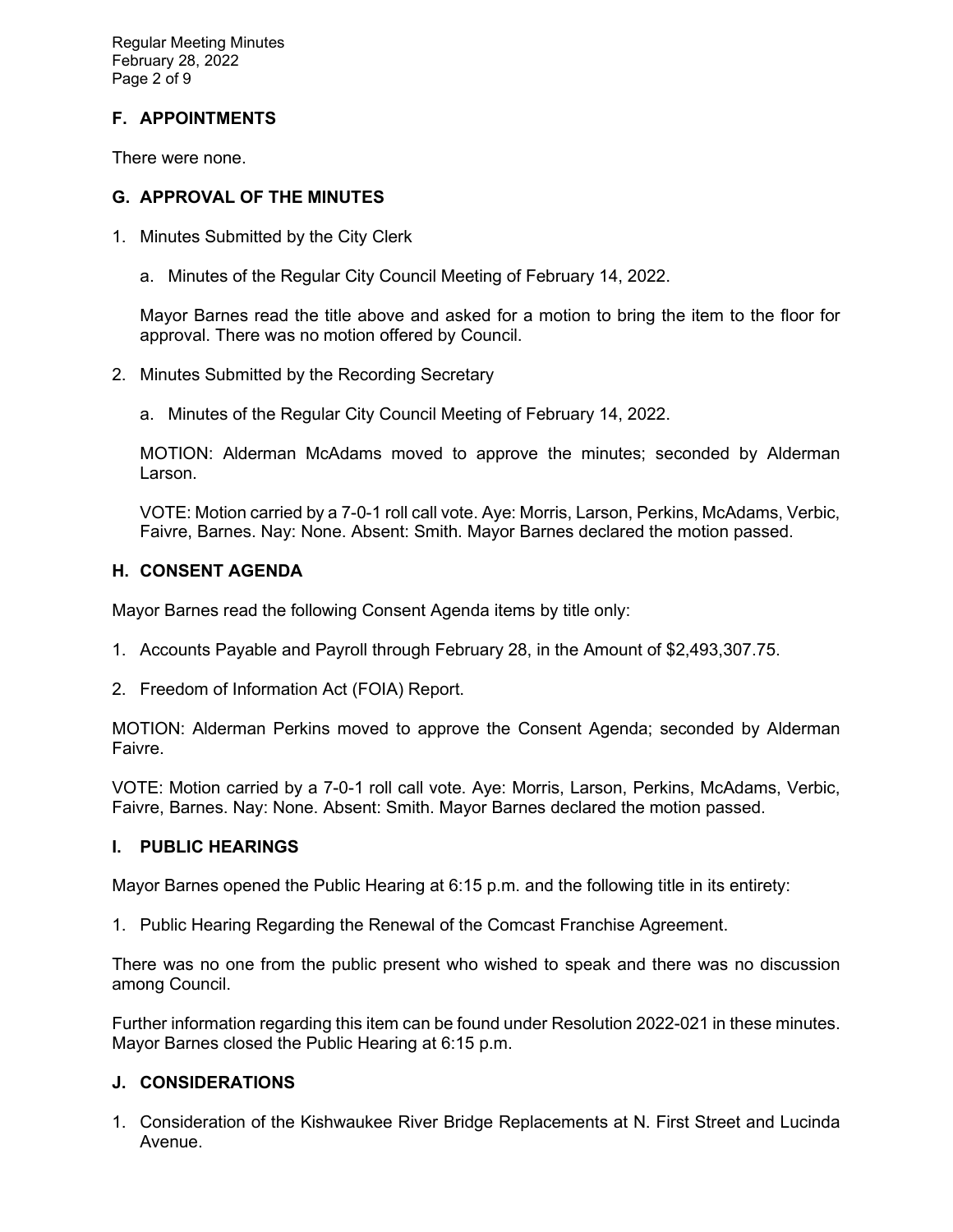Regular Meeting Minutes February 28, 2022 Page 3 of 9

Mayor Barnes read the title above for the record.

MOTION: Alderman Faivre moved to bring this item to the floor for discussion; seconded by Alderman Larson.

City Manager Nicklas provided an overview of this item based on the information provided in the agenda packet. The Kishwaukee River bridge structures at N. First Street and Lucinda Avenue have been slated for replacement by the City and the Illinois Department of Transportation (IDOT) for a number of years. Preliminary engineering has been completed and construction engineering is budgeted for FY2022. The general contract for the bridge replacement will be awarded in early August, but actual construction that would be disruptive to the public will not commence until the spring of 2023. Funding for this estimated \$5.6 million project is 80% federal (estimated at \$4.5 million) and 20% local (estimated at \$1.1 million). The City has set aside a portion of the annual state motor fuel tax revenues in recent years for its local share. A unique feature of the N. First Street bridge will be a bike path under the bridge on the north side.

There was no discussion among Council.

Mayor Barnes stated he's looking forward to the bike path under the N. First Street bridge.

### **K. RESOLUTIONS**

### **1. Resolution 2022-020 Approving a Bar Liquor License to Galindo, Inc., d/b/a La Calle, 263 E. Lincoln Highway.**

Mayor Barnes read the resolution by title only.

MOTION: Alderman Verbic moved to approve the resolution; seconded by Alderman McAdams.

Mayor Barnes invited the owner of La Calle, Yesenia Galindo, to speak to this item prior to City Manager Nicklas' overview. Ms. Galindo stated it's her goal to open a bar with live entertainment and adding more diversity to the downtown area.

Alderman McAdams relayed a message on behalf of Alderman Smith, stating this project has his full support. Alderman McAdams further stated that the project also has his support and the support of those active in the downtown area.

City Manager Nicklas then provided an overview of this item based on the information provided in the agenda packet. Galindo, Inc., d/b/a La Calle, submitted an application for a bar liquor license, along with a supplemental annual live entertainment permit.

La Calle, which translates to "The Street," will be operating from the location where "The House" was formerly located. A conditional liquor license is sought in order to begin the process of applying for the State of Illinois liquor license. Ms. Galindo has been made aware that the City liquor license will remain conditional until all inspections are passed and other requirements, as listed in the attached resolution, are met.

Alderman Morris asked when the business would be open, with Ms. Galindo replying she hopes to open by the end of August 2022 so they can be a part of Corn Fest.

Mayor Barnes stated he is excited about this project.

VOTE: Motion carried by a 7-0-1 roll call vote. Aye: Morris, Larson, Perkins, McAdams, Verbic, Faivre, Barnes. Nay: None. Absent: Smith. Mayor Barnes declared the motion passed.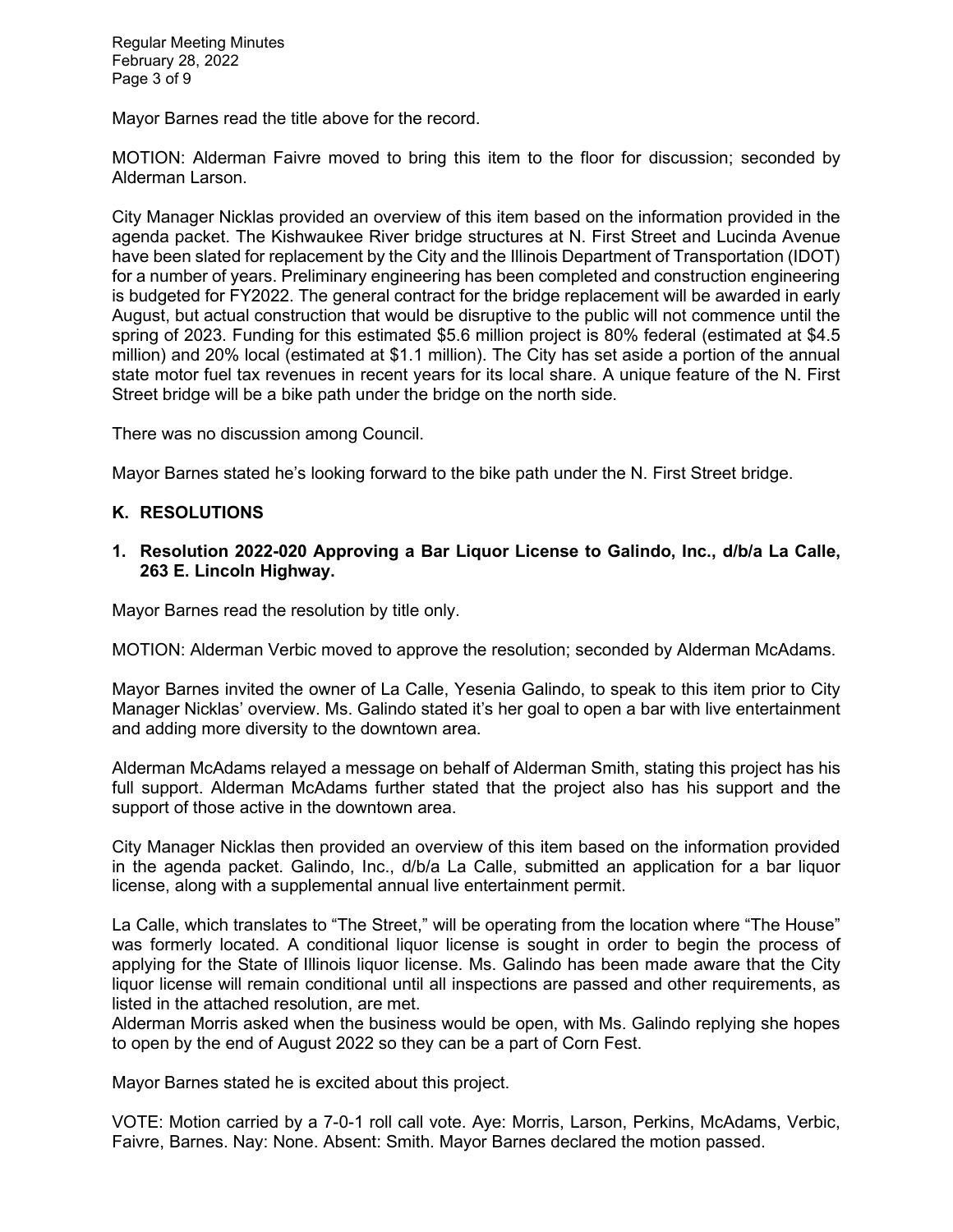### **2. Resolution 2022-021 Approving 10-Year Cable Franchise Renewal Agreement with Comcast.**

Mayor Barnes read the resolution by title only.

MOTION: Alderman McAdams moved to approve the resolution; seconded by Alderman Faivre.

Joan Sage of Comcast spoke briefly to Council, letting them know that she has provided them with a packet of information about Comcast that includes her contact information in case they ever have a question. She further stated that the information packet provides information regarding cable, cell phones, internet, and other services provided by Comcast. Ms. Sage added that Comcast offers internet at a low cost for those who are income eligible via the Government Affordable Connectivity Program.

City Manager Nicklas provided an overview of this item based on the information provided in the agenda packet. The City of DeKalb's current cable television franchise agreement with Comcast expires on March 26, 2022. As required by the Cable Communications Policy Act and other applicable law, a public hearing must be held to provide members of the public an opportunity to comment on the proposed features of a successor agreement.

The draft franchise renewal agreement in the agenda background has the following features:

- a) A non-exclusive 10-year franchise agreement which replaces the 10-year agreement now expiring.
- b) Comcast pays a franchise fee to the City of 5% of the annual gross revenues received from their operation of a cable system within the corporate limits, as per the current franchise agreement. The fee shall be paid on a quarterly basis.
- c) The requirement of underground cable construction in new subdivisions and where the transmission facilities are already underground.
- d) Comcast currently provides capacity for the City's noncommercial public or educational access programming (Channel 14) and will continue to do so. The cost of the broadcast center installed at the DeKalb Library was paid solely by the City in 2020. If in the future the City wants rate payer assistance in expanding its broadcast programming, it will be able to impose a "Public, Educational and Government" (PEG) capital fee of up to 35 cents per customer per month to be passed on to subscribers on their monthly bills. Such action would require Council approval.

There was no discussion among Council.

VOTE: Motion carried by a 7-0-1 roll call vote. Aye: Morris, Larson, Perkins, McAdams, Verbic, Faivre, Barnes. Nay: None. Absent: Smith. Mayor Barnes declared the motion passed.

**3. Resolution 2022-022 Approving an Intergovernmental Agreement with the State of Illinois Department of Transportation (IDOT) Regarding the Appropriation of Funds for ADA Curb Ramp Improvements and Parking Resurfacing in Conjunction with the Milling and Resurfacing of Illinois Route 38 from Approximately Illinois Route 23 to the Kane County Line.**

Mayor Barnes read the resolution by title only.

MOTION: Alderman Morris moved to approve the resolution; seconded by Alderman Perkins.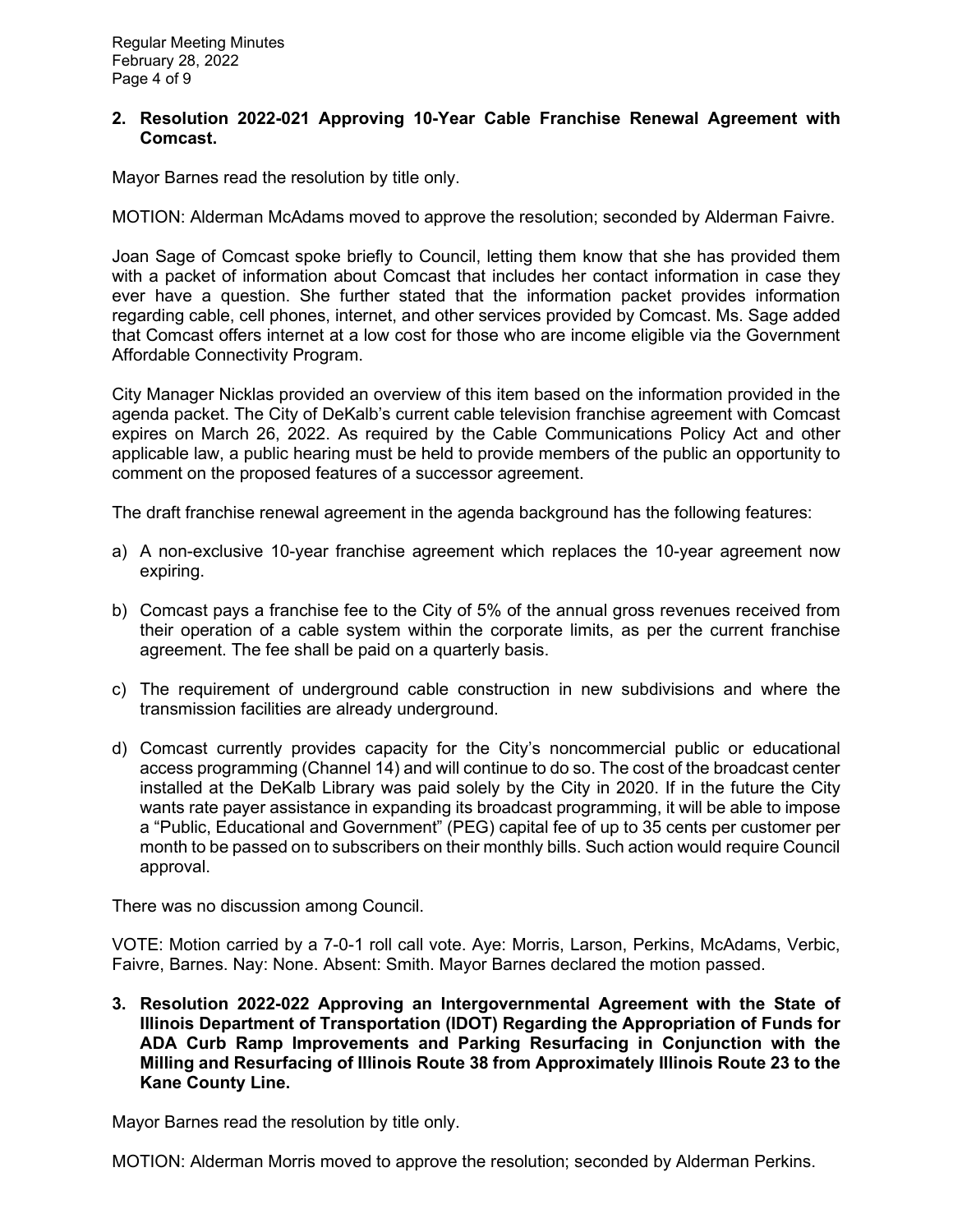Regular Meeting Minutes February 28, 2022 Page 5 of 9

City Manager Nicklas provided an overview of the item based on the information provided in the agenda packet. IDOT will be completing a major resurfacing project in DeKalb in 2022 along Illinois Route 38 (Lincoln Highway). This is independent of the City-led downtown reconfiguration, also scheduled for this summer. The IDOT resurfacing includes ADA-compliant sidewalk work to achieve more consistent transitional areas. It is customary for municipalities to participate in such ADA work because of the positive impact on local pedestrian movements, and the City's share in this case is less than \$12,000.

There was no discussion among Council.

VOTE: Motion carried by a 7-0-1 roll call vote. Aye: Morris, Larson, Perkins, McAdams, Verbic, Faivre, Barnes. Nay: None. Absent: Smith. Mayor Barnes declared the motion passed.

### **4. Resolution 2022-023 Amending Resolution 2020-111 to Extend the Deadline for the Issuance of a Package Liquor License with Supplemental Drive-Through Licensure for Blue Ridge LLC - 1221, 1221 W. Lincoln Highway.**

Mayor Barnes read the resolution by title only.

MOTION: Alderman Verbic moved to approve the resolution; seconded by Alderman Morris.

City Manager Nicklas provided an overview of this item based on the information provided in the agenda packet. On October 12, 2020, City Council approved Resolution 2020-111, which authorized a package liquor license with a supplemental drive-thru license for 1221 W. Lincoln Highway (across from Fatty's Pub & Grill). The resolution contained a one-year time frame to obtain the necessary zoning authorizations.

On August 23, 2021, the City Council approved Ordinance 2021-032, which approved the rezoning of the site as well as a preliminary plan. The ordinance required the submittal of a final development plan and final plat prior to any building permit being issued, which have not yet been submitted. In view of the volatility surrounding hospitality businesses in 2020 and 2021, the August 2021 ordinance also allowed the City Manager to approve a six-month extension once the one-year time frame expired. Such an extension was granted.

Jeff Dobie, owner of the business, is requesting another one-year extension, which would begin on March 12, 2022, and extend through March 12, 2023. Mr. Dobie indicates he will start the construction project this spring with completion in the fall.

There was no discussion among Council.

VOTE: Motion carried by a 7-0-1 roll call vote. Aye: Morris, Larson, Perkins, McAdams, Verbic, Faivre, Barnes. Nay: None. Absent: Smith. Mayor Barnes declared the motion passed.

## **5. Resolution 2022-024 Amending Resolution 2020-112 to Extend the Deadline for the Issuance of a Bar Liquor License with Supplemental Licensure for Video Gaming for Blue Ridge LLC – 1221, 1221 W. Lincoln Highway.**

Mayor Barnes read the resolution by title only.

MOTION: Alderman McAdams moved to approve the resolution; seconded by Alderman Faivre.

City Manager Nicklas provided an overview of this item based on the information provided in the agenda packet. On October 20, 2020, the City Council approved Resolution 2020-112, which authorized a bar liquor license with supplemental licensure for video gaming at 1221 W. Lincoln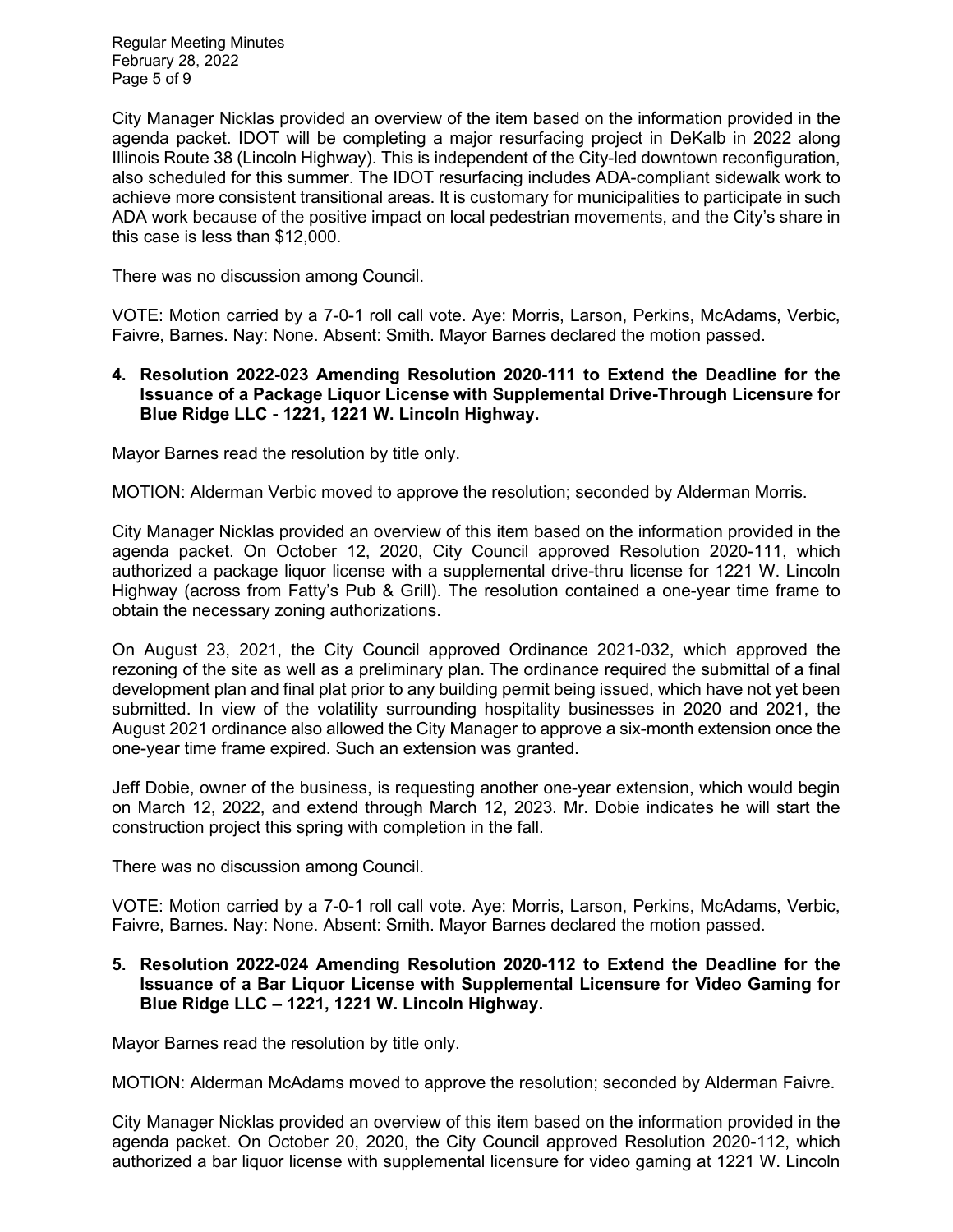Regular Meeting Minutes February 28, 2022 Page 6 of 9

Highway The resolution contained a one-year time frame to obtain the necessary zoning authorizations. City Council approved Ordinance 2021-032 on August 23, 2021, for rezoning of the site and a preliminary plan.

The resolution also allowed the City Manager to approve a six-month extension after the one-year time frame had expired, which was granted. The six-month extension expires on March 12, 2022. According to the resolution approved in 2020, any further extensions beyond March 12, 2022, require City Council approval. Mr. Dobie is requesting a one-year extension until March 12, 2023.

Alderman Larson stated that since this liquor license was approved, as well as the liquor license approved via Resolution 2022-023, City Council has decided to place a moratorium on gaming. She added she's having a hard time with extending this for another year and noted she's not big on gaming.

Alderman Morris stated she's not big on gaming either but feels Council should do the right thing and follow through with the approval. She noted that the pandemic paused the project and Council should afford the business the opportunity for the extension.

Alderman Verbic stated the revenue generated by video gaming terminals (VGTs) has been good for local owners and non-profits. Recognizing the fees neighboring communities charge businesses for VGTs, Alderman Verbic asked if the City would be establishing flat fees. City Manager Nicklas replied that a \$1,000 per VGT will be imposed upon terminal operators in the near future.

Jeff Richardson spoke on behalf of the owner, Jeff Dobie, stating that one of the reasons the project has been extended was because of COVID. Mr. Richardson further stated that he advised Mr. Dobie to place the project on hold during that time because without gaming, this project doesn't work.

Mayor Barnes stated that based on the comments from Council, it appears the extension will be granted but there would be no more. Mr. Richardson stated that Mr. Dobie would be in agreement with that.

Alderman Perkins asked about the timeline of the project, with Mr. Richardson stating the project would begin soon.

Mayor Barnes asked if the project would need to be completed by the extension expiration. City Attorney Rose stated the language of the extension indicates the license would be issued upon receipt of their temporary occupancy permit. City Manager Nicklas added that temporary occupancy would mean most construction is complete.

Mayor Barnes stated that the intention would be to approve the extension for another year, and without substantial completion, it will not be extended again.

There was no further discussion.

VOTE: Motion carried by a 7-0-1 roll call vote. Aye: Morris, Larson, Perkins, McAdams, Verbic, Faivre, Barnes. Nay: None. Absent: Smith. Mayor Barnes declared the motion passed.

## **L. ORDINANCES – SECOND READING**

There were none.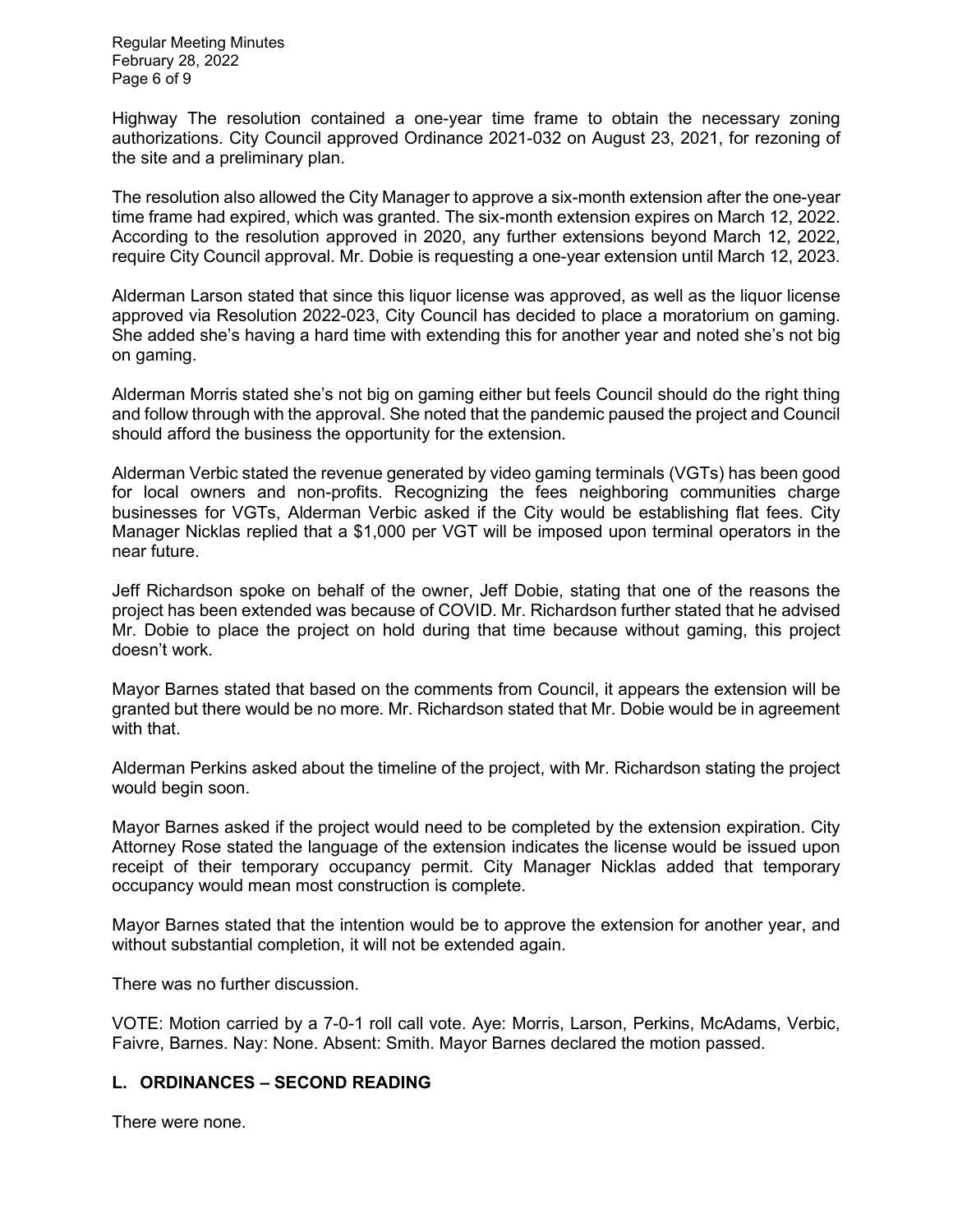### **M. ORDINANCES – FIRST READING**

**1. Ordinance 2022-011 Repealing Chapter 22 "Building Code Board of Appeals" and Amending Chapter 24 "Building Code" to Create a New Chapter 22 "Building Code Review Board" and Making Procedural Changes for the Administrative Enforcement of the Building Code.**

Mayor Barnes read the ordinance by title only.

MOTION: Alderman Verbic moved to approve first reading of the ordinance; seconded by Alderman Morris.

City Manager Nicklas provided an overview of this item based on the information provided in the agenda packet. This amendment makes procedural changes to the City's Municipal Code by eliminating the Building Code Board of Appeals (BCBA) and replacing it with a new Building Code Review Board (BCRB) in order to clarify the City's administrative procedures for enforcing building code violations. If approved, the BCRB would serve in the role of an advisory body to the Council for comment on any proposed changes to the locally-adopted building code series. It's expected that the BCRB will be busy reviewing the latest series of the locally-adopted International Code (2021), which would logically replace the 2015 series presently in force in DeKalb. The several texts of that Code series covering new construction, fire protection, mechanical installations, and property maintenance, among other topics, will require the collaborative review and critique of the volunteer board and City staff over some months.

There was no discussion among Council.

VOTE: Motion carried by a 7-0-1 roll call vote. Aye: Morris, Larson, Perkins, McAdams, Verbic, Faivre, Barnes. Nay: None. Absent: Smith. Mayor Barnes declared the motion passed.

MOTION: Alderman Morris moved to waive second reading and approve the ordinance; seconded by Alderman Larson.

VOTE: Motion carried by a 7-0-1 roll call vote. Aye: Morris, Larson, Perkins, McAdams, Verbic, Faivre, Barnes. Nay: None. Absent: Smith. Mayor Barnes declared the motion passed.

**2. Ordinance 2022-012 Amending Chapter 51 "Traffic", Schedule C "Parking Prohibited", Schedule E "Limited Parking", and Schedule F "Limited Parking – Central Business District".** 

Mayor Barnes read the ordinance by title only.

MOTION: Alderman Perkins moved to approve first reading of the ordinance; seconded by Alderman Faivre.

City Manager Nicklas provided an overview of this item based on the information provided in the agenda packet. City staff have collaborated on this "clean up" ordinance, which isn't intended to enact any significant alterations to existing parking restrictions for the community. It is intended to revise language in various sections of Chapter 51 "Traffic" to establish consistent and clear references to actual signage and to clean up errant language that has occurred over many decades as new signs have been added.

Mayor Barnes stated the item will be brought back at the next Council meeting on second reading in order to allow for further citizen review.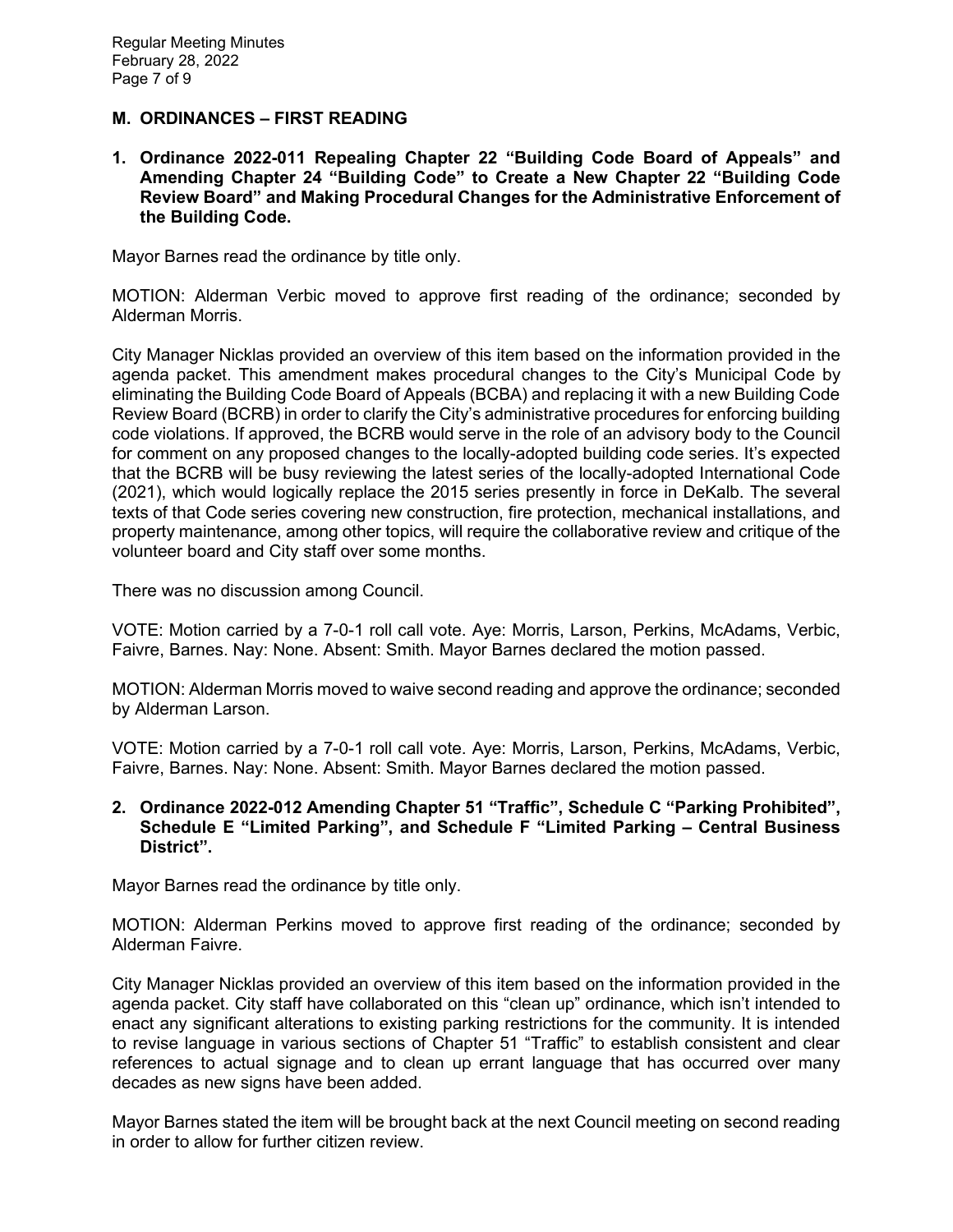Regular Meeting Minutes February 28, 2022 Page 8 of 9

VOTE: Motion carried by a 7-0-1 roll call vote. Aye: Morris, Larson, Perkins, McAdams, Verbic, Faivre, Barnes. Nay: None. Absent: Smith. Mayor Barnes declared the motion passed.

## **N. REPORTS AND COMMUNICATIONS**

1. Council Member Reports.

Alderman Morris acknowledged the turmoil in Ukraine, stating it's heartbreaking.

Alderman Larson reported she had coffee at Fire Station #1 and visited with the new recruits. She also thanked Zac Gill and Andy Raih for sending out postcards to residents on Joanne Lane that provided information on the work being done there.

Alderman McAdams reported that he attended the Airport Advisory Board (AAB) meeting last week and appreciated the discussion for long term growth of the DeKalb Taylor Municipal Airport. He encouraged residents to attend the next meeting with any ideas.

Alderman Verbic reported he's received two agenda items from Ward 6 residents for the upcoming Ward 6 meeting, targeted for late March to early April.

Alderman Faivre reported that last week's AAB meeting was good, adding that the AAB meetings are held on the fourth Tuesday of every month. He further reported that a brainstorming session will be held in the future and encouraged residents to attend. Alderman Faivre also thanked Zac Gill and Andy Raih for the information that was provided to residents on Joanne Lane and the work being done there.

Mayor Barnes offered the following report:

- He attended the AAB meeting as well and agreed it was a good meeting. He also thanked Alderman Faivre for attending those meetings as a liaison for Council, and Scott Zak for the social media coverage.
- He and City Manager Nicklas met with the chair of the Citizen Police Review Board to discuss how things are going so far.
- He continues to meet with the aldermen individually on to discuss issues within DeKalb.
- He continues to receive calls from residents of Suburban Apartments and Estates with issues. He thanked those who have helped solve some of those issues, even though the property is in DeKalb County, and not within DeKalb city limits.
- 2. City Manager Report.

City Manager Nicklas thanked Alderman Larson for her comments regarding the City's interest in helping residents as roads are reconstructed and new water mains are installed, much like the Joanne Lane construction. He further reported that a lead service replacement program proposal will be brought forward at the next Council meeting, which is based upon a survey that was sent out to residents thought to be affected.

Alderman Morris asked if those residents should be concerned about their water and if they should be drinking the water from the tap. City Manager Nicklas replied that a report goes out every quarter regarding the content of lead in the water.